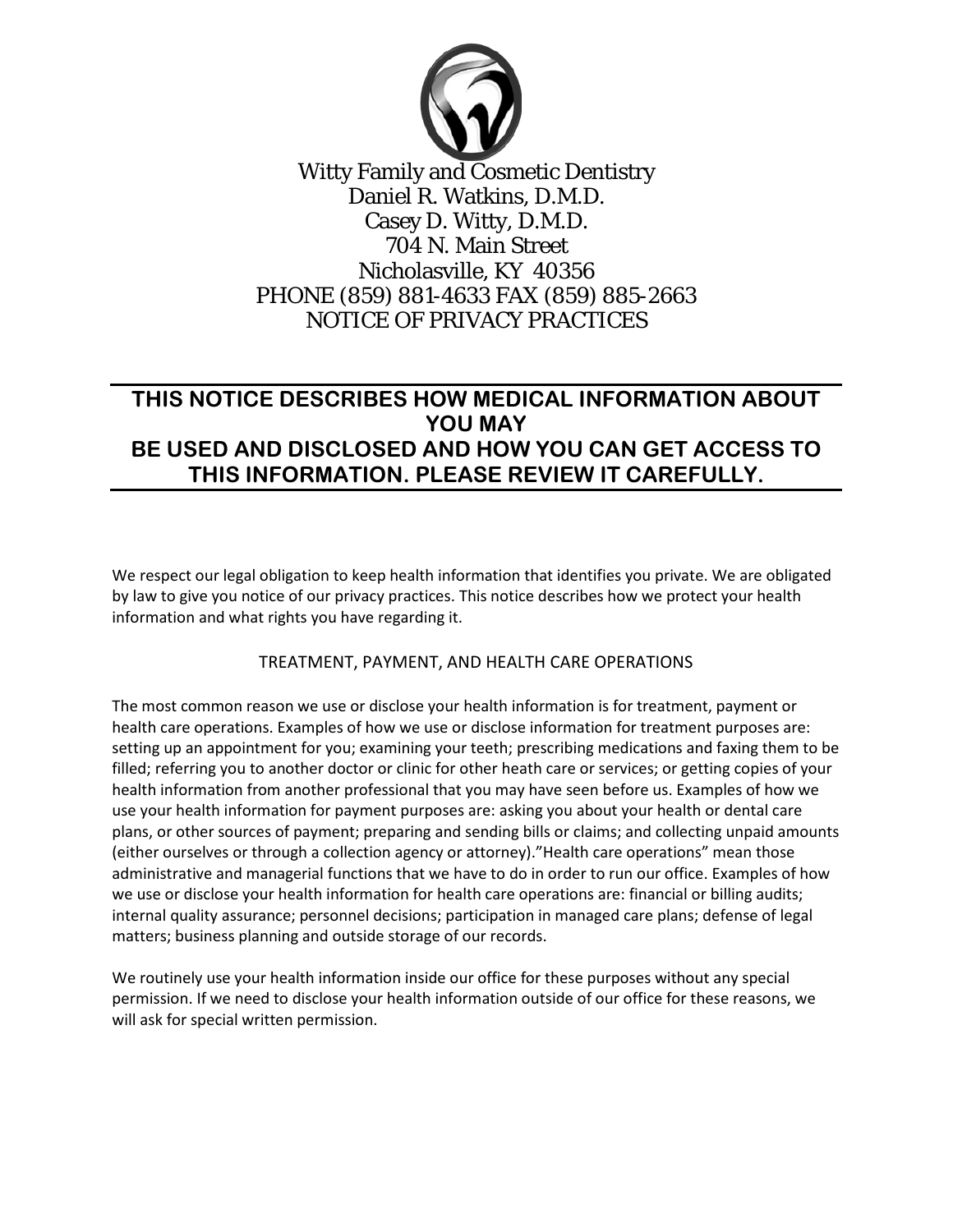## USES AND DISCLOSURES FOR OTHER REASONS WITHOUT PERMISSION

In some limited situations, the law allows or requires us to use or disclose your health information without your permission. Not all of these situations will apply to us; some may never come up at our office at all. Such uses and disclosures are:

- When a state or federal law mandates that certain health information be reported for a specific purpose;
- **For public health purposes, such as contagious disease reporting, investigation or surveillance;** and notices to and from the federal Food and Drug Administration regarding drugs or medical devices;
- Disclosures to governmental authorities about victims of suspected abuse, neglect or domestic violence;
- Uses and disclosures for health oversight activities, such as for the licensing of doctors; for audits by Medicare and Medicaid; or for investigation of possible violations of health care laws;
- Disclosures for judicial and administrative proceedings, such as in response to subpoenas or orders of courts or administrative agencies;
- Disclosures for law enforcement purposes, such as to provide information about someone who is or is suspected to be a victim of a crime; to provide information about a crime at our office; or to report a crime that happened somewhere else;
- **Disclosure to a medical examiner to identify a dead person or to determine the cause of death;** or to funeral directors to aid in burial; or to organizations that handle organ or tissue donations;
- Uses or disclosures for health related research;
- Uses and disclosures to prevent a serious threat to health or safety;
- Uses or disclosures for specialized government functions, such as the protection of the president or high ranking government officials; for lawful national intelligence activities; for military purposes; or for the evaluation and health of members of the foreign service.
- **Disclosures of de-identified information;**
- Disclosures relating to worker's compensation programs;
- Disclosures of a "limited date set" for research, public health, or health care operations;
- **Incidental disclosures that are unavoidable by-product of permitted uses or disclosures;**
- Disclosures to "business associates: who perform health care operations for us and who commit to respect the privacy of your health information;

Unless you object, we will also share relevant information about your care with your family or friends who are helping you with your dental care.

## APPOINTMENT REMINDERS

We may call or write to remind you of scheduled appointments, or that it is time to make a routine appointment. We may also call or write to notify of other treatments or services available at our office that might help you. Unless you tell us otherwise, we may mail you an appointment reminder on a post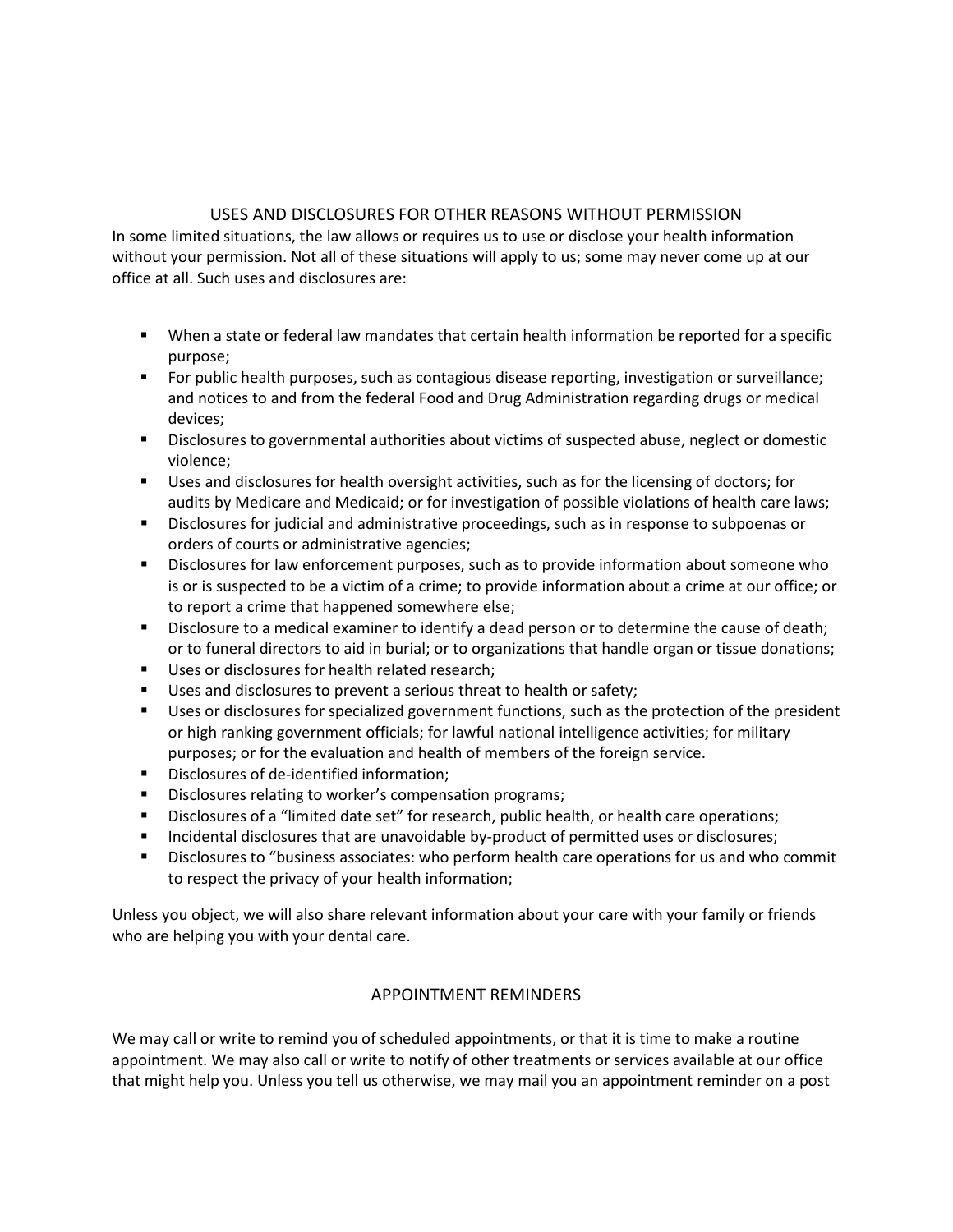card, and/or leave you a reminder message on your home answering machine or with someone who answers your phone when you are not home.

#### OTHER USES AND DISCLOSURES

We will not make any other uses or disclosures of your health information unless you sign a written "authorization form". The content of an "authorization form" is determined by federal law. Sometimes, we may initiate the authorization process if the use or disclosure is our idea. Sometimes, you may initiate the authorization process if the use or disclosure is our idea. Sometimes, you may initiate the process if it's your idea to send your information to someone else. Typically, in this situation you will give us a properly completed authorization form, or you can use one of ours. If we initiate the process and ask you to sign an authorization form, you do not have to sign it. If you do not sign the authorization, we cannot make the use or disclosure; if you do sign one, you may revoke it at any time unless we have already acted in reliance upon it. Revocations must be in writing. Send them to the address at the beginning of this notice.

#### YOUR RIGHTS REGARDING YOUR HEALTH INFORMATION

The law gives you many rights regarding your health information. You can:

- **Ask us to restrict our uses and disclosures for purposes of treatment (except emergency** treatment), payment or health care operations. We do not have to agree to do this, but if we agree, we must honor the restrictions that you want. To ask for a restriction, send a written request to the office at the address or fax shown at the beginning of this Notice.
- Ask us to communicate with you in a confidential way, such as by phoning you at work rather than at home, by mailing health information to a different address, or by using E mail to your personal E Mail address. We will accommodate these requests if they are reasonable, and if you pay us for any extra cost. If you want to ask for confidential communications, send a written request to the office at the address, or fax shown at the beginning of this Notice.
- **Ask to see or to get photocopies of your health information. By law, there are a few limited** situations in which we can refuse to permit access or copying. For the most part, however, you will be able to review or have a copy of your health information within 30 days of asking us (or sixty days if the information is stored off-site). You may have to pay for photocopies in advance. If we deny your request, we will send you a written explanation, and instructions about how to get an impartial review of our denial if one is legally available. By law, we can have one 30 day extension of the time for us to give you access or photocopies if we send you a written notice of the extension. If you want to review or get photocopies of your health information, send a written request to the office at the address or fax shown at the beginning of this Notice.
- Ask us to amend your health information if you think that it is incorrect or incomplete. If we agree, we will amend the information within 60 days from when you ask us. We will send the corrected information to persons who we know got the wrong information, and others that you specify. If we do not agree, you can write a statement of your position, and we will include it with your health information along with any rebuttal statement that we may write. Once your statement of position and/or our rebuttal is included in your health information, we will send it along whenever we make a permitted disclosure of your health information. By law, we can have one 30 day extension of time to consider a request for amendment if we notify you in writing of the extension. If you want to ask us to amend